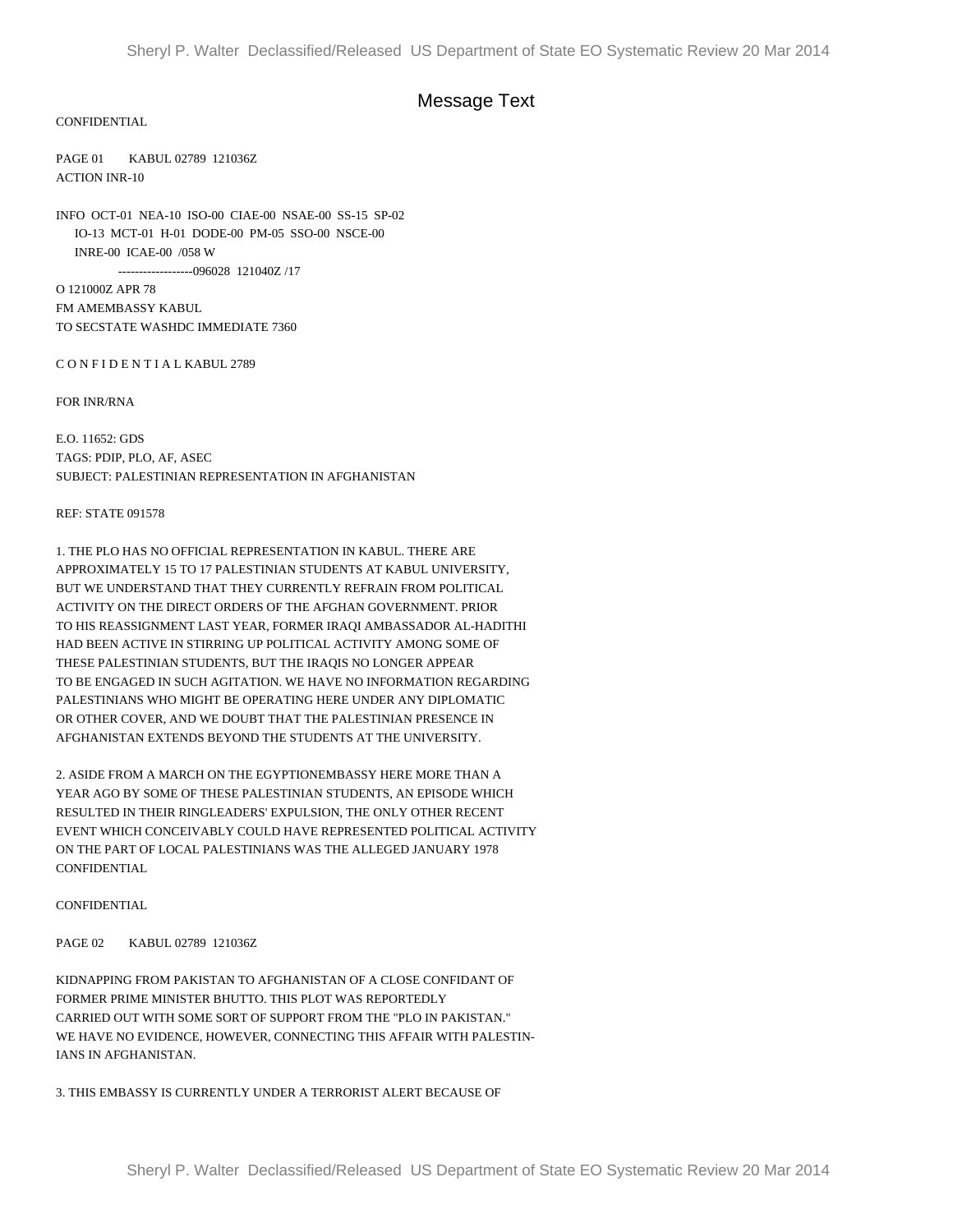A RECENT WARNING NOTE FROM AN ORGANIZATION CALLED THE "PEOPLE'S SACRIFICE GUERRILLAS" WHICH COMPLAINED ABOUT AMERICA'S PRO-ISRAELI, ANTI-PLASETINIAN POLICIES, AND THREATENED "ARMED ACTION AGAINST AMERICAN CITIZENS" IF THE THEN-USIS DID NOT TERMINATE ITS LOCAL OPERATIONS ON MARCH 30. THERE HAS BEEN NO FURTHER COMMUNICATION FROM THE ORGANIZATION -- NOR ANY FOLLOW-UP ACTION. ELIOT

**CONFIDENTIAL** 

NNN